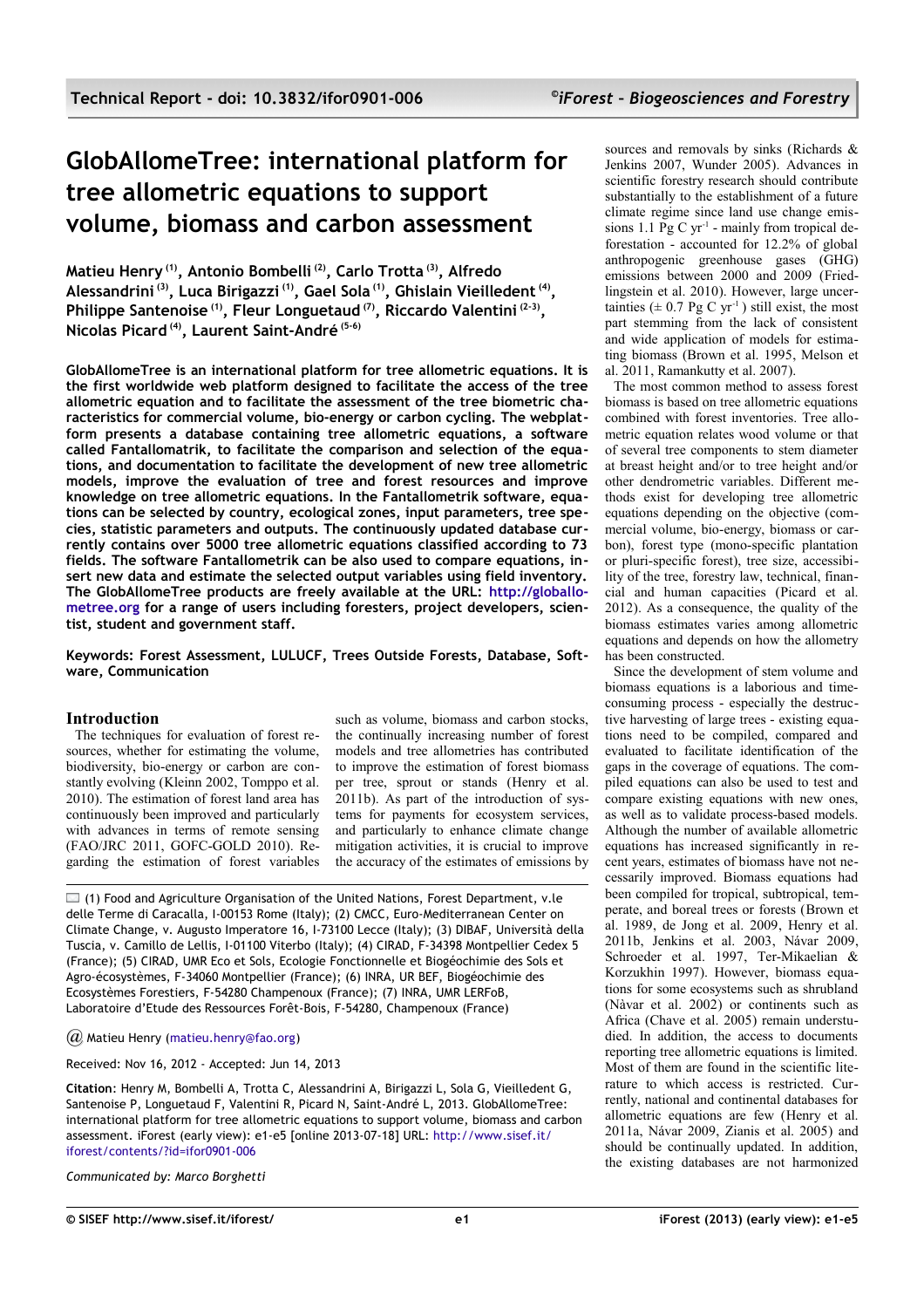

<span id="page-1-0"></span>**Fig. 1** - Different tree components as proposed by Henry et al. (2011b).

and data are often not comparable. Indeed, allometric equations correspond to different tree components [\(Fig. 1\)](#page-1-0), different forest and management types, different intervals of validity and the estimated variables cannot be compared without preliminary alignment steps.

The choice of the most accurate allometric equation for biomass estimation is difficult in two cases (Henry et al. 2011a). First, more than one allometric equation may be available for a tree species and for a given ecological zone. Second, there may be no allometric equation for a given species or ecological zone or the available equations could not be reliable. It is crucial to have access to allometric equation databases to ascertain these potential issues. In both cases, several authors offer solutions taking into account the impact of the selected equation on carbon stocks and potential emission reduction calculations (Henry 2010, Melson et al. 2011).

Software and computer programs have largely contributed to improving forest estimates and facilitating the procedures of calculation (Masera et al. 2003, Nagel & Schmidt 2003, Porté & Bartelink 2002, Vanclay 1994). Widely used in developed countries, these softwares are usually specific to a country or an ecological zone. Currently, no software accounts for the great diversity of

<span id="page-1-1"></span>

allometric equations, national circumstances and specific ecological zone classification.

The objective of this paper is to present the online platform "GlobAllomeTree" and our efforts to facilitate the development of a global tree allometric equations database and a software for volume, biomass and carbon assessment, using all existing source of allometric equations, but also to facilitate access to all the information related to tree allometric equation development.

## **An internet platform to facilitate access to tree allometric equations**

The GlobAllomeTree online platform provides: (1) a consistent and harmonized database of tree allometric equations for volume, biomass and carbon assessment of trees at the global scale; (2) a software to estimate the variables of interest such as volume, biomass and carbon stocks taking into account the existing tree allometric equations; (3) easy access to scientific research information on allometric equation and assessment of volume, biomass and carbon stocks; and (4) access to tutorials and manuals supporting the use and the development of tree allometric equations [\(Fig. 2\)](#page-1-1).

The platform is a unique and allows for the first time access to data that are generally difficult to access, either because they are in scientific journals, either because they are found in electronic documents or remote libraries. The tools provided are complementary and allow users to implement various steps from the field measurement to the prediction of volume, biomass or carbon stock. Data are available for different types of vegetation, from mangrove to plantations, from individual trees to stands. The tools target a large number of users, both for the assessment of forest resources and trees outside forests. Among the main users are people working on forest resource assessment (bioenergy trade volume, carbon stocks), scientists working on the dynamics of forest biometrics, forest technicians, students, and project developers involved in management of natural resources, especially forests.

## **Tree allometric database to facilitate comparison and selection of allometric equation**

The web platform GlobAllomeTree provides free access to one global database for existing volume, biomass and carbon allometric equations for the different tree components identified in [Fig. 1.](#page-1-0) The equations were georeferenced when possible from the original information. In some cases, it was not possible to access the original documents and the equations were not georeferenced. In the first version of the database, the number of equations is 706 for Europe (100% georeferenced equations), 2843 for North America (74% georeferenced equations), and 1058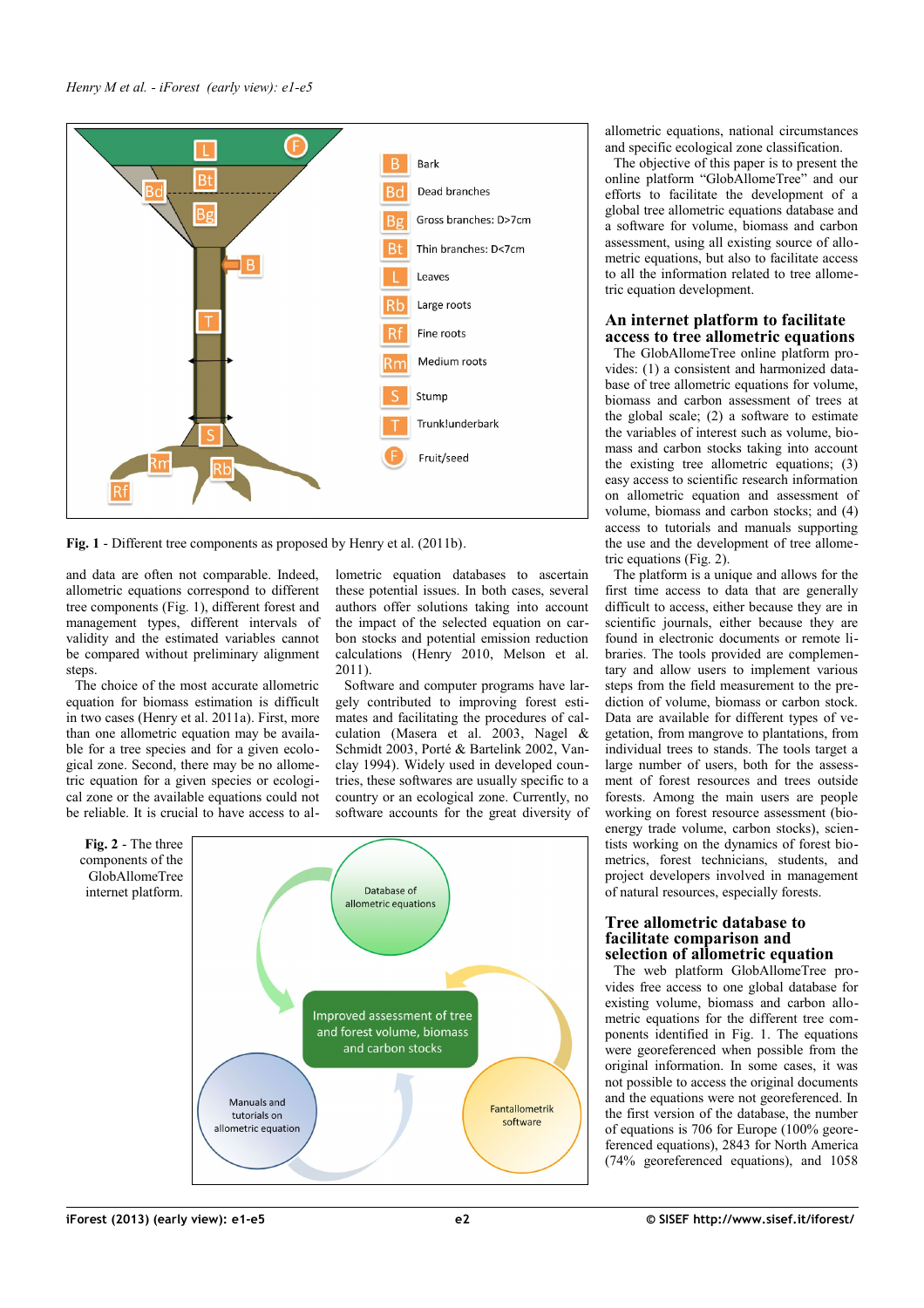

<span id="page-2-1"></span>**Fig. 3** - Geographic distribution of the georeferenced tree allometric equations in Africa, Europe and North America.

for Africa (66% georeferenced equations - [Fig. 3\)](#page-2-1).

Users can freely filter the database according to their needs (volume, biomass, carbon, edible foliage biomass, location, country, ecological zone etc). The software has been developed to cover many possible uses. The data were classified according to 5 ecological zone classifications (Holdridge, WWF, Bailey, FAO and Udvardy ecological



<span id="page-2-0"></span>**Fig. 4** - The three modules of Fantallometrik software.

classifications are available at: [http://www.](http://www.carboafrica.net/data_en.asp) [carboafrica.net/data\\_en.asp\)](http://www.carboafrica.net/data_en.asp) and eleven tree components [\(Fig. 1\)](#page-1-0), by population types (stand, individual tree, sprout), and by forest type (plantation, natural forest etc).

An utmost care has been paid to avoid any transcription error from the primary literature to the figures reported in the database. However, may errors be detected, users are encouraged to send queries for updates and the database will be changed accordingly. Users are also encouraged to submit new allometric equations and databases to enrich the platform and contribute to the efforts.

#### **A software to use the allometric equation database and assess volume, biomass and carbon stocks**

A software was developed to facilitate the assessment of the volume, biomass and carbon stocks in native and secondary forests, plantations, tree outside forests, bamboos, lianas and mangroves (Trotta et al. 2013). The software was developed using the deploy tool made available for non-commercial use by Mathworks© [\(http://www.mathwork](http://www.mathworks.it/help/toolbox/compiler/deploytool.html)[s.it/help/toolbox/compiler/deploytool.html\)](http://www.mathworks.it/help/toolbox/compiler/deploytool.html). Users can upload the existing allometric equation database made available on Glob-AllomeTree or develop their own. The soft-ware contains three main modules [\(Fig. 4\)](#page-2-0): (1) comparison of existing tree allometric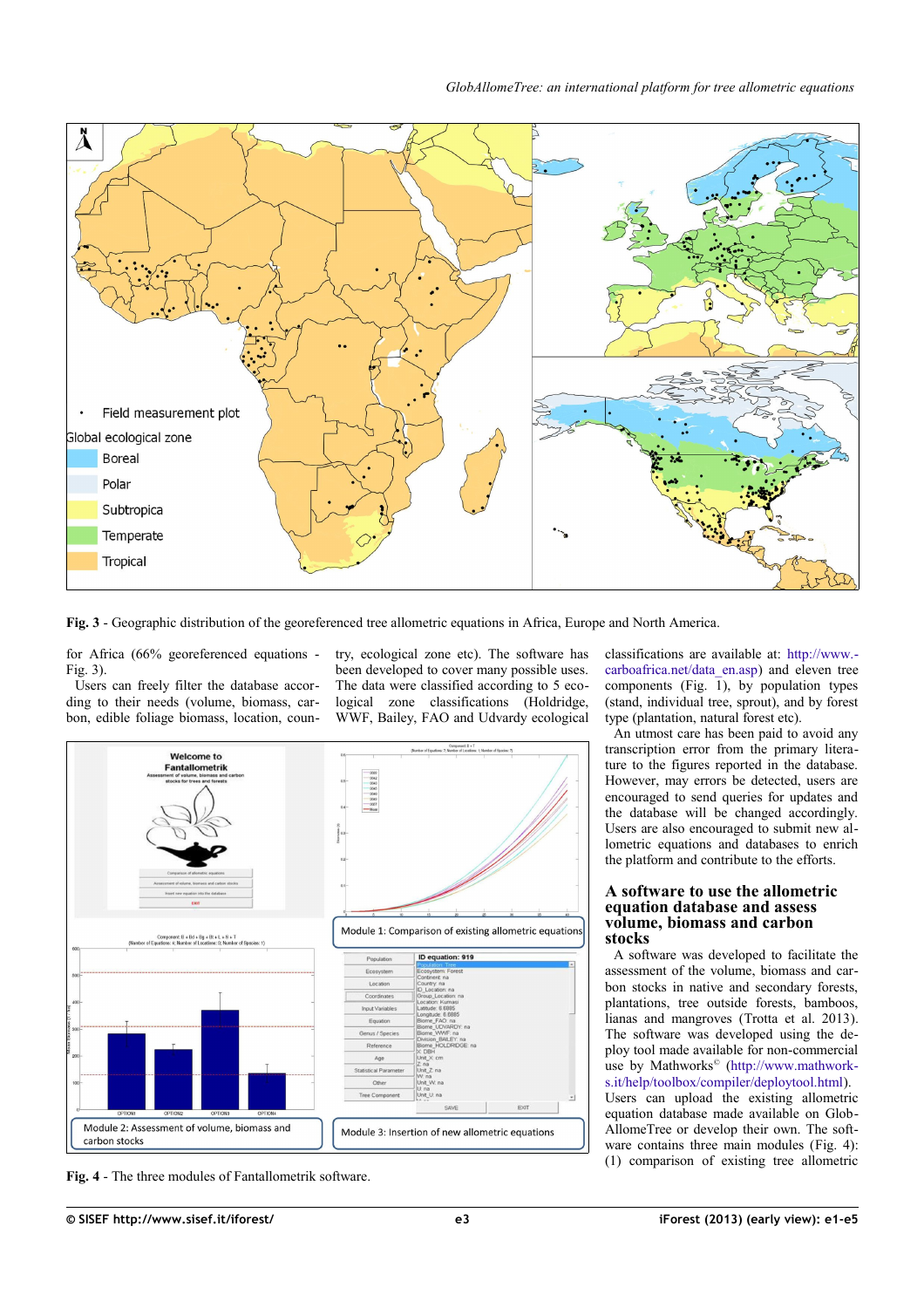equations; (2) assessment of volume, biomass and carbon stocks and automatically calculate from field measurement the volume and the biomass; (3) insertion of new allometric equations. The software is developed to give the possibility to insert new data. The user should careful read the detailed on-line guidance before starting to install and make calculations (Trotta & Henry 2012).

The first module allows the user to filter equations according to his/her needs. The second module calculates the volume, biomass and carbon stocks using the selected equations. The user can import data from a field forest inventory plots and obtain the descriptive statistics for the allometric equations considered. The third module allows the user to automatically enter new equations that were not present in previous database. Users can submit entire databases or individual allometric equations.

### **Conclusion**

In view of the importance of carbon stock assessment in forest ecosystems, the availability of allometric equations has long been a limitation. For the first time, the GlobAllomeTree portal enables users to access all of this information at once, so as to improve quality in the assessment of forest volume, biomass and carbon stocks. This platform represents a significant advance in forestry and climate related research and application, and we hope it will help improve estimates of biomass and emissions, for mitigation options, bioenergy to name but a few. The relevance of this issue is global, but there is an urgent need especially for tropical areas, where information is often scarce. The tools proposed by GlobAllomeTree internet platform allow the broad range of users involved in the assessment of the forestry resources to improve estimates of the most important forest variables. Moreover, this tool is dynamic and interactive, allowing a continuous improvement of the available equations and the inclusion of new ones. In the future, the addition of advanced biomass expansion factors and new statistical analyses should improve biomass estimates for the different tree components and carbon pools.

#### **Acknowledgements**

The Food and Agriculture Organization of the United Nations (FAO), the *Centre de Coopération Internationale en Recherche Agronomique pour le Développement* (CIRAD) and the Department for Innovation in Biological, Agro-Food and Forest System at Tuscia University (UNITUS-DIBAF) jointly developed this internet platform taking profit of the experiences built from several projects. We thank the European Union for funding the research required to the development of the platform through Carbo-Africa (037132) and ClimAfrica (244240) projects. We also thank the UN-REDD program, the *Agence Nationale de la Recherche* (*via* the Emerge project), GeoCarbon (283080) and Global Terrestrial Observation System for their support. We thank Dr. Jérôme Chave (CNRS) for his contribution.

#### **References**

- Brown S, Gillespie AJR, Lugo AE (1989). Biomass estimation methods for tropical forests with applications to forest inventory data. Forest Science 35: 881-902. [online] URL: [http://www.](http://www.winrock.org/ecosystems/files/Brown_Gillespie_et_al_1989.pdf) [winrock.org/ecosystems/files/Brown\\_Gillespie\\_e](http://www.winrock.org/ecosystems/files/Brown_Gillespie_et_al_1989.pdf) [t\\_al\\_1989.pdf](http://www.winrock.org/ecosystems/files/Brown_Gillespie_et_al_1989.pdf)
- Brown I, Martinelli LA, Thomas W, Moreira MZ, Cid Ferreira C, Victoria RA (1995). Uncertainty in the biomass of Amazonian forests: An example from Rondônia, Brazil. Forest Ecology and Management 75 (1-3): 175-189. - doi: [10.1016/](http://dx.doi.org/10.1016/0378-1127(94)03512-U) [0378-1127\(94\)03512-U](http://dx.doi.org/10.1016/0378-1127(94)03512-U)
- Chave J, Andalo C, Brown S, Cairns MA, Chambers JQ, Eamus D, Fölster H, Fromard F, Higuchi N, Kira T, Lescure JP, Nelson BW, Ogawa H, Puig H, Riéra B, Yamakura T (2005). Tree allometry and improved estimation of carbon stocks and balance in tropical forests. Oecologia 145 (1): 87-99. - doi: [10.1007/s00442-005-0100](http://dx.doi.org/10.1007/s00442-005-0100-x) [x](http://dx.doi.org/10.1007/s00442-005-0100-x)
- de Jong B, Rojas-García F, Olguín-Álvarez M, Martínez-Zurimendi P (2009). Base de datos con ecuaciones alométricas de árboles y arbustos de bosques y selvas de México. El colegio de la frontera sur unidad, Villahermosa, Tabasco, Mexico. [in Spanish]
- FAO/JRC (2011). Global forest land-use change from 1990 to 2005. Initial results from a global remote sensing survey. Summary report, pp. 8. [online] URL: [http://foris.fao.org/static/data/fra](http://foris.fao.org/static/data/fra2010/RSS_Summary_Report_lowres.pdf) [2010/RSS\\_Summary\\_Report\\_lowres.pdf](http://foris.fao.org/static/data/fra2010/RSS_Summary_Report_lowres.pdf)
- Friedlingstein P, Houghton RA, Marland G, Hackler J, Boden TA, Conway TJ, Canadell JG, Raupach MR, Ciais P, Le Quéré C (2010). Update on  $CO<sub>2</sub>$  emissions. Nature Geoscience 3 (12): 811-812. - doi: [10.1038/ngeo1022](http://dx.doi.org/10.1038/ngeo1022)
- GOFC-GOLD (2010). A sourcebook of methods and procedures for monitoring and reporting anthropogenic greenhouse gas emissions and removals caused by deforestation, gains and losses of carbon stocks in forests remaining forests, and forestation. GOFC-GOLD Project Office, Natural Resources Canada, Alberta, Canada, pp. 196. [online] URL: [http://www.gofc-gold.uni-jena.de/](http://www.gofc-gold.uni-jena.de/redd/sourcebook/Sourcebook_Version_Nov_2009_cop15-1.pdf) [redd/sourcebook/Sourcebook\\_Version\\_Nov\\_200](http://www.gofc-gold.uni-jena.de/redd/sourcebook/Sourcebook_Version_Nov_2009_cop15-1.pdf) [9\\_cop15-1.pdf](http://www.gofc-gold.uni-jena.de/redd/sourcebook/Sourcebook_Version_Nov_2009_cop15-1.pdf)
- Henry M (2010). Carbon stocks and dynamics in sub-Saharan Africa. Institute of Technology for Life, Food and Environmental Sciences (Agro-ParisTech), Paris, France and University of Tuscia, Viterbo, Italy, pp. 433.
- Henry M, Maniatis D, Gitz V, Huberman D, Valentini R (2011a). Implementation of REDD+ in sub-Saharan Africa: state of knowledge, challenges and opportunities. Environment and Development Economics 16 (4): 381-404. - doi: [10.1017/S1355770X11000155](http://dx.doi.org/10.1017/S1355770X11000155)
- Henry M, Picard N, Manlay R, Valentini R,

Bernoux M, Saint-André L (2011b). Estimating tree biomass of sub-Saharan African forests: a review of available allometric equations. Silva Fennica Monographs 45:1-94. [online] URL: [http://www.metla.fi/silvafennica/full/sf45/sf4534](http://www.metla.fi/silvafennica/full/sf45/sf453477.pdf) [77.pdf](http://www.metla.fi/silvafennica/full/sf45/sf453477.pdf)

- Jenkins JC, Chojnacky DC, Heath LS, Birdsey RA (2003). Comprehensive database of diameter-based biomass regressions for North American tree species. GTR-NE-31, Northeastern Research Station, USDA Forest Service, Newtown Square, PA , USA, pp. 45.
- Kleinn C (2002). New technologies and methodologies for National forest inventories. Unasylva 210. [online] URL: [ftp://ftp.fao.org/docrep/fao/](ftp://ftp.fao.org/docrep/fao/005/y4001e/y4001e01.pdf) [005/y4001e/y4001e01.pdf](ftp://ftp.fao.org/docrep/fao/005/y4001e/y4001e01.pdf)
- Masera OR, Garza-Caligaris J, Kanninen M, Karjalainen T, Liski J, Nabuurs G, Pussinen A, de Jong B, Mohren G (2003). Modeling carbon sequestration in afforestation, agroforestry and forest management projects: the CO2FIX V.2 approach. Ecological Modelling 164 (2-3): 177- 199. - doi: [10.1016/S0304-3800\(02\)00419-2](http://dx.doi.org/10.1016/S0304-3800(02)00419-2)
- Melson SL, Harmon ME, Fried JS, Domingo JB (2011). Estimates of live-tree carbon stores in the Pacific Northwest are sensitive to model selection. Carbon Balance and Management 6 (1): 2. doi: [10.1186/1750-0680-6-2](http://dx.doi.org/10.1186/1750-0680-6-2)
- Nagel J, Schmidt M (2003). The single tree model BWINPro, a keycomponent for silvicultural decision support. In: Proceedings of the Conference "Decision support for multiple purpose forestry. A transdisciplinary conference on the development and application of decision support tools for forest management" (Vacik H ed). University of Natural Resources and Applied Life Sciences, Vienna (Austria) 23-25 April 2003, pp. 1- 9. [CD-Rom]
- Nàvar J, Méndez E, Dale V (2002). Estimating stand biomass in the Tamaulipan thornscrub of northeastern Mexico. Annals of Forestry Science 59 (8): 813-821. - doi: [10.1051/forest:2002079](http://dx.doi.org/10.1051/forest:2002079)
- Návar J (2009). Biomass component equations for Latin American species and groups of species. Annals of Forest Science 66 (2): 208. - doi: [10.1051/forest/2009001](http://dx.doi.org/10.1051/forest/2009001)
- Picard N, Saint-André L, Henry M (2012). Manuel de construction d´equations allométriques pour l'estimation du volume et la biomasse des arbres. Centre de Coopération Internationale en Recherche Agronomique pour le Développement, Food and Agriculture Organization of the United Nations, Rome, Italy, pp. 211. [in French]
- Porté A, Bartelink HH (2002). Modelling mixed forest growth: a review of models for forest management. Ecological Modelling 150 (1-2): 141- 188. - doi: [10.1016/S0304-3800\(01\)00476-8](http://dx.doi.org/10.1016/S0304-3800(01)00476-8)
- Ramankutty N, Gibbs HK, Achard F, DeFries R, Foley JA, Houghton RA (2007). Challenges to estimating carbon emissions from tropical deforestation. Global Change Biology 13 (1): 51-66. - doi: [10.1111/j.1365-2486.2006.01272.x](http://dx.doi.org/10.1111/j.1365-2486.2006.01272.x)
- Richards M, Jenkins M (2007). Potential and challenges of payments for ecosystem services from tropical forests. Forestry Briefings 16: 8.